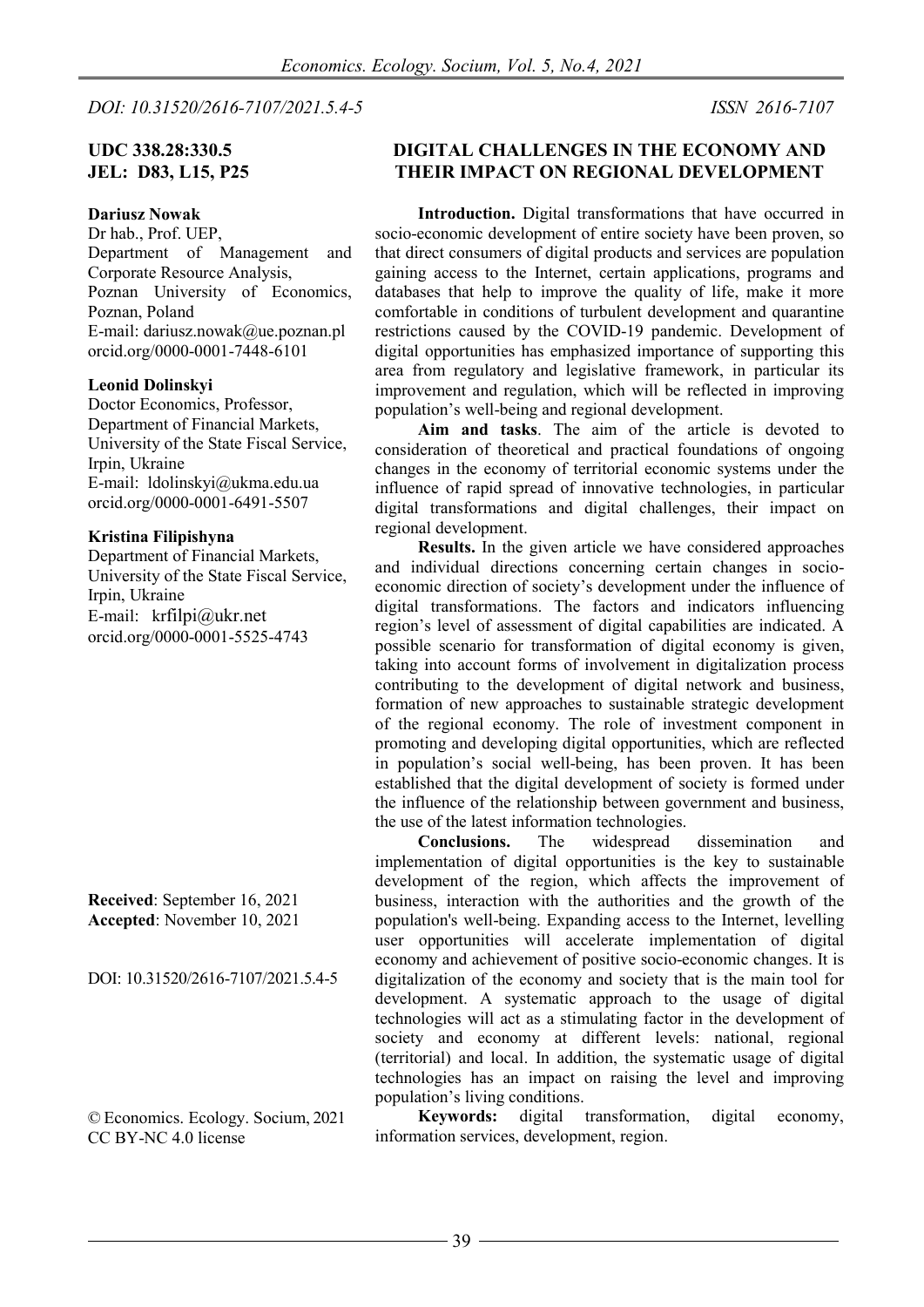*DOI: 10.31520/2616-7107/2021.5.4-5 ISSN [2616-7107](https://portal.issn.org/resource/issn/2616-7107)*

## **УДК 338.28:330.5 JEL: D83, L15, P25**

#### **Даріуш Новак**

Доктор економічних наук, професор, Начальник відділу управління ресурсами підприємства, Університет економіки в Познані, Познань, Польща E-mail: dariusz.nowak@ue.poznan.pl

orcid.org/0000-0001-7448-6101

### **Леонід Долінський**

Доктор економічних наук, доцент, професор кафедри фінансових ринків, Університет державної фіскальної служби України, м. Ірпінь, Україна E-mail: ldolinskyi@ukma.edu.ua orcid.org/0000-0001-6491-5507

### **Крістіна Філіпішина**

Університет державної фіскальної служби України, м. Ірпінь, Україна E-mail: krfilpi@ukr.net orcid.org/0000-0001-5525-4743

**Отримано**: Вересень 16, 2021 **Прийнято**: Листопад 10, 2021

DOI: 10.31520/2616-7107/2021.5.4-5

© Економіка. Екологія. Соціум, 2021 CC BY-NC 4.0 ліцензія

# **ЦИФРОВІ ВИКЛИКИ В ЕКОНОМІЦІ ТА ЇХ ВПЛИВ НА РЕГІОНАЛЬНИЙ РОЗВИТОК**

**Вступ**. Цифрові трансформації що відбулись у соціальноекономічному розвитку суспільства у цілому доведені, отже безпосередніми споживачами цифрових продуктів та послуг є населення, котре отримує доступ до Інтернету, певних додатків, програм та баз, які допомагають у покращенні якості життя, роблять його більш комфортним за умов перманентного розвитку та карантинних обмежень, спричинених пандемією COVID-19. Розбудова цифрових можливостей підкреслює важливість підтримки цього напряму з боку нормативнозаконодавчої бази, а саме її вдосконалення та регулювання, що знайде своє відображення у покращенні добробуту населення та покращенні регіонального розвитку.

**Мета та завдання**. Розкрити теоретичні та практичні засади змін що відбуваються в економіці територіально економічних систем під впливом швидкого розповсюдження інноваційних технологій, а саме цифрових трансформацій та цифрових викликів, їх вплив на регіональний розвиток.

**Результати.** Розглядаються підходи та окремі напрями, що стосуються певних змін які відбуваються в соціальноекономічному напрямі розвитку суспільства під впливом цифрових трансформацій. Зазначаються фактори та показники, котрі впливають на рівень оцінки цифрових можливостей регіону. Наводиться прогнозний сценарій трансформації цифрової економіки, котрий враховує форми залучення у процес цифровізації, що сприяє розвитку цифрової мережі та бізнесу, формування нових підходів сталого стратегічного розвитку регіональної економіки. Доведено роль інвестиційної складової у питаннях сприяння та розвитку цифрових можливостей, та які відображаються на соціальному добробуті населення. Встановлено, що цифровий розвиток суспільства формується під впливом взаємовідносин влади і бізнесу, використанням новітніх інформаційних технологій.

**Висновки.** Широке розповсюдження та втілення цифрових можливостей є запорукою сталого розвитку регіону, що впливає на покращення ведення бізнесу, взаємодію із владою та зростання добробуту населення. Розширення доступу до Інтернет мережі, вирівнювання можливостей користувачів прискорить впровадженню цифрової економіки та досягнення позитивних соціально-економічних змін. Саме цифровізація економіки та суспільства є головним інструментом розвитку. Системний підхід до використання цифрових технологій виступатиме стимулюючим фактором розвитку суспільства та економіки на різних рівнях: національному, регіональному (територіальному) та місцевому. Крім того, системне використання цифрових технологій впливає на підвищення рівня та покращення умов життя населення.

**Ключові слова:** цифрова трансформація, цифрова економіка, сфера інформаційних послуг, розвиток, регіон.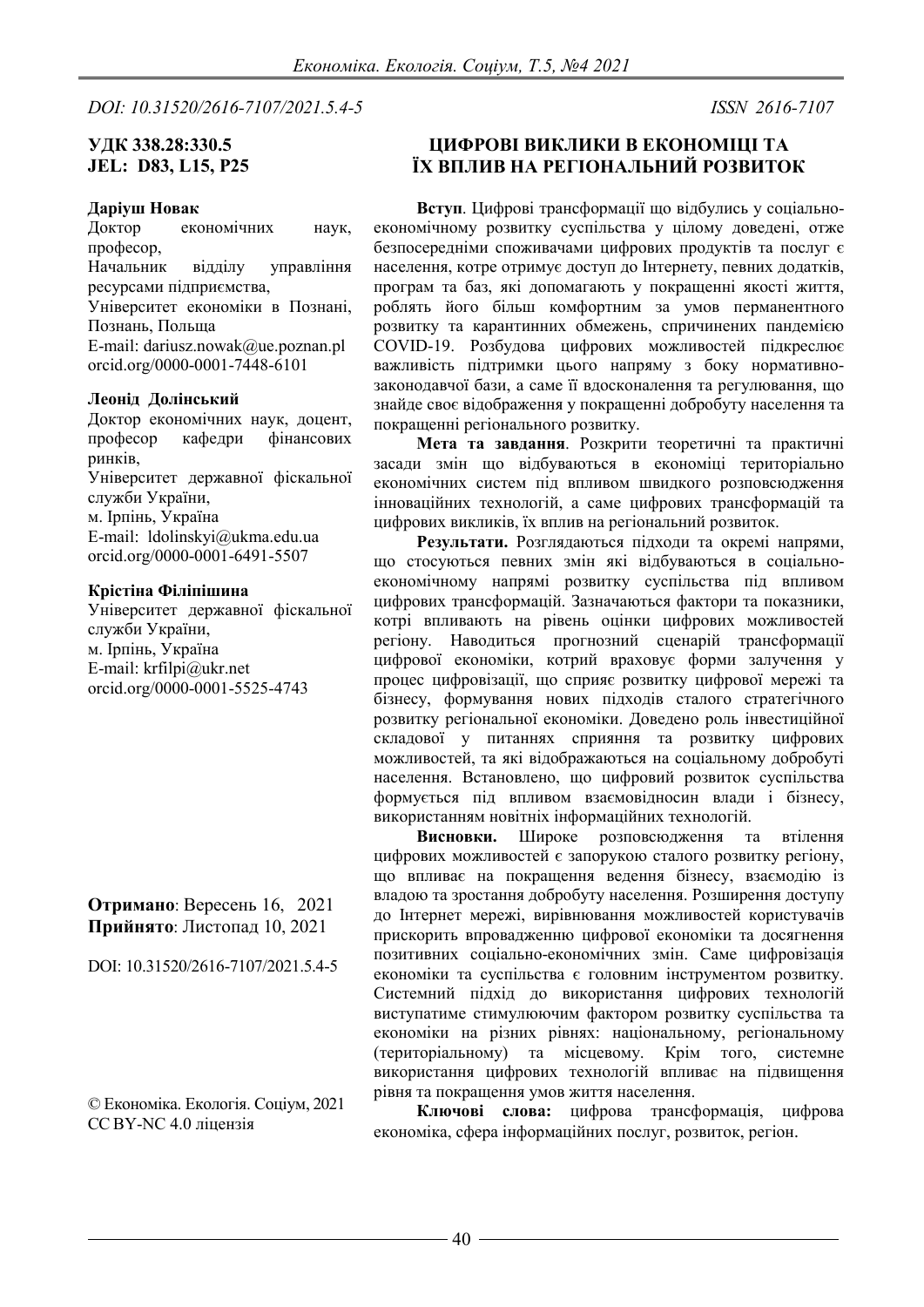**Introduction**. Rapid development of digital technologies does not raise doubts that we are on the verge of entering new logical stage in the development of society's technological sphere and entire legal and sociopolitical reality. Today, digital technologies are rapidly capturing socio-economic environment both at the global, national and regional levels. Digitalization occupies a leading position among the factors of economic growth of economy and acts as a modern development trend.

Any implementation of new changes and technologies, in particular, digitalization is a process that has a time dimension and a set of

unknown challenges and dangers for society.<br>The qualitative transformations The qualitative transformations of<br>intellectual abilities and the widespread abilities and the widespread introduction of products in the field of information technology contributed to the influence and modification of development of the regional economy.

There is a significant number of scientific works, both foreign and domestic scientists, among which can be distinguished the following: T. L. Mesenbourg [1], S. Grimes [2], H. S. Kehal and V. P. Singh [3], M. Graham, I. Hjorth and V. Lehdonvirta [4], T. Koch and J. Windsperger [5].

The existing scientific results of past studies are used as the basis for the theoretical and methodological base concerning the transformation of the regional economy, and certain influences of digital technologies in the context of the socio-economic development of territorial-economic systems have not yet been sufficiently used. The topical issue in the study is the rapidity of the spread of digital opportunities and their impact on the development of territorial economic systems.

**Aim and tasks**. To reveal theoretical and practical foundations of the ongoing changes in the territorial economic systems' economy under the influence of rapid spread of innovative technologies, in particular, digital transformations and digital challenges, their impact on development.

The theoretical basis of the study was the scientific work of domestic and foreign scientists in the direction of society's digital transformation, their impact on socio-economic development.

**Results.** The current state of territorial economic systems or communities' and economic systems development level is characterized by instantaneous structural and qualitative transformations under the influence of rapid spread of innovative, in particular, digital technologies. The path to digitalization of economy and social relations contributes to the process of deepening and interdependence between all actors in the market environment, beyond national borders, are the basis of GDP growth, productivity growth, implementation and dissemination of innovations related to life. At the same time, turbulent technological transformations that have a multiplier effect require creation of qualitatively new, adaptive<br>mechanisms and models for managing and models for managing economic processes, which are carried out at all levels. It is not practical to leave without attention and ignore the impact of priority trends in society's digitalization, which determine transformation and qualitative growth of economic and social processes, implementation of strategies for economic breakthrough of the state, regional and other countries' individual industries.

The economy is based on implementing and broad usage of technology, storage and processing of large amounts of information (Big Data, Cloud Calculation), the Internet of Things, information technology that provides cybersecurity, the use of robots and general automation, numerous processes and industries, as well as a wide range of areas of development of innovative technologies that change human's importance in a large economic system [6].

The created national e-commerce market in Ukraine is sensitive and responds in a timely manner to ever-growing demand, focused on re-equipment, increase, integration and reduction of prices for online services, duplicating global trends in the virtual market. This trend is highlighted by the growth of the e-commerce market, where experts note that its volume has rapidly increased by almost 18 times for the period 2013-2020. Therefore, the highest cost and growth relative to consumers of services interested in e-commerce was more than 207% compared to the previous year, which was observed in 2016 [7-9].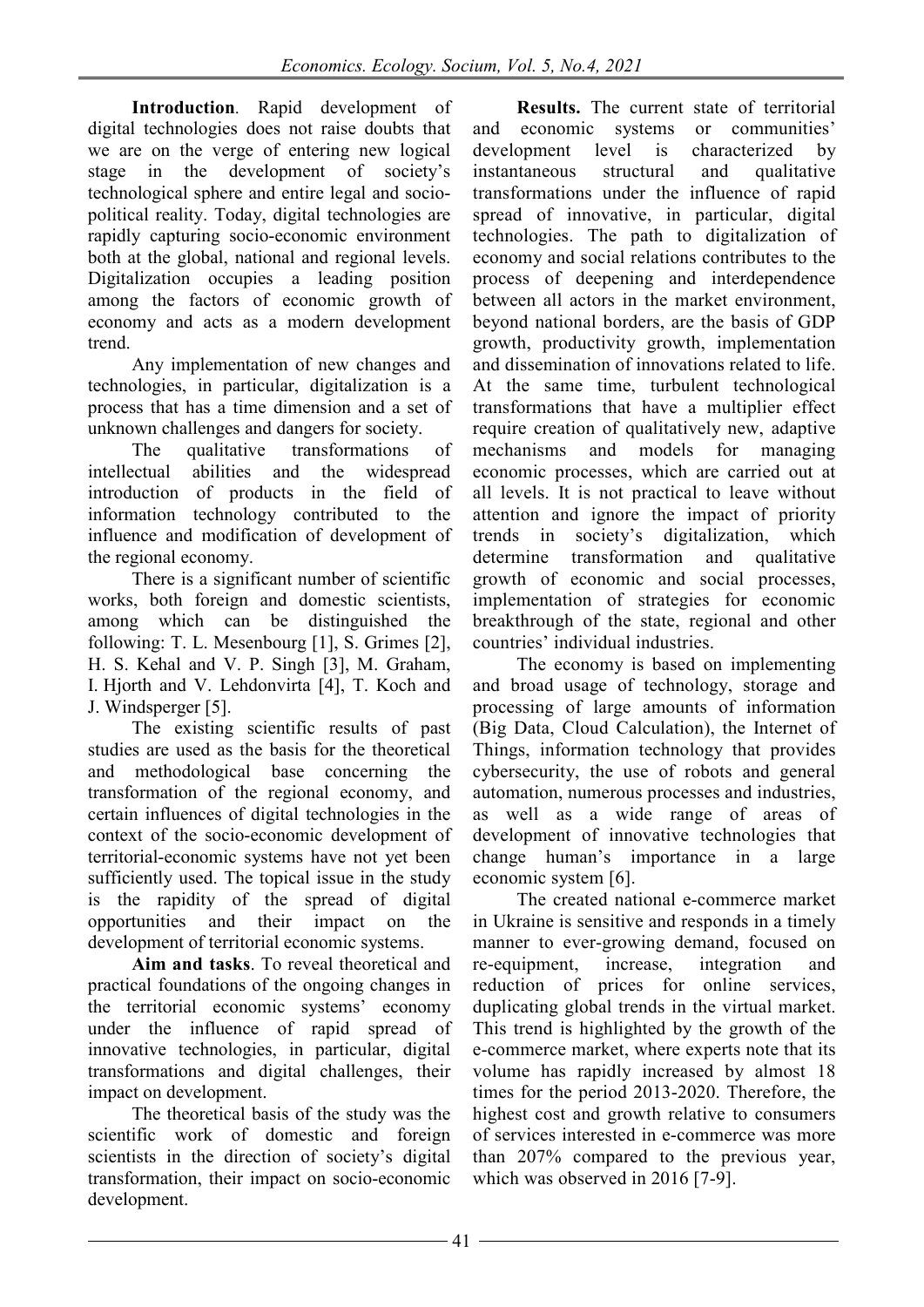During 2017-2020, there is also a characteristic increase, but at a slower pace [10-12]. The current global situation with the COVID-19 pandemic has led to the rapid development of artificial intelligence

technologies that have helped brands improve their customer information platforms and data processing capabilities that combine online and offline data (Table 1).

**Table 1. Dynamics of production volumes of products (services) of the main types of economic activity in the field of digital transformation of the economy in Ukraine.**

| Types of economic<br>activity                                    | 2015    | 2016    | 2017    | 2018    | 2019     | 2020     | Growth<br>2020/2015,% |  |
|------------------------------------------------------------------|---------|---------|---------|---------|----------|----------|-----------------------|--|
| Telecommunications<br>(electric<br>communication)                | 43833.3 | 45927.7 | 48639.7 | 52080.3 | 55775.3  | 64034.8  | 46.1                  |  |
| Share in GDP, %                                                  | 3.0     | 2.9     | 2.4     | 2.2     | 1.9      | 1.8      | $-1.2$                |  |
| Computer<br>programming,<br>consulting and<br>related activities | 21432.3 | 32007.4 | 52304.1 | 79149.2 | 107748.4 | 143163.5 | 568.0                 |  |
| Share in GDP, %                                                  | 1.5     | 2.0     | 2.6     | 3.3     | 3.6      | 4.0      | 2.6                   |  |
| Provision of<br>Information<br>Services                          | 7381.3  | 8581.7  | 12662.4 | 16753.7 | 23528.6  | 3166.9   | 329.0                 |  |
| Share in GDP, %                                                  | 0.5     | 0.5     | 0.6     | 0.7     | 0.8      | 0.9      | 0.4                   |  |

Source: [8, 10].

The pandemic also accelerated implementation of the 5G project, which emphasizes convenience of online shopping process, and affected implementation of the project to build a "smart city" [13-14]. Entertainment industry is not left out and it has stepped up its online focus to retain customers.

Analyzing 2015-2020, it is worth noting rapid growth of sales of products and services of enterprises working in the field of information and communication, as well as increase in the share of entire industry in Ukrainian gross domestic product. Turbulent, in particular more than five times during the study period, is the growth of IT industry, directly related to the development and implementation of software, as well as consulting in the field of IT technologies. Thus, the share of this species in GDP for the analyzed period increased by 3.5%, which

characterizes rather significant innovative changes associated with underdevelopment of economy and society. Today, the IT industry employs more than 180,000 professionals, and their number is constantly growing.

According to experts, the main indicator of development of IT industry in Ukraine is the large number of highly qualified specialists, the lack of intervention of country's leadership in development of IT business, as well as good tax conditions that allow it to develop small business without paying income tax.

In recent years there has been an increase in the volume of information services provided, in particular in the field of web portal development, cloud computing, formation and management of online platforms, etc. During 2014–2019, the volume of production of services in this sector increased 3 times, respectively, the share in GDP increased by 0.4% [7; 12].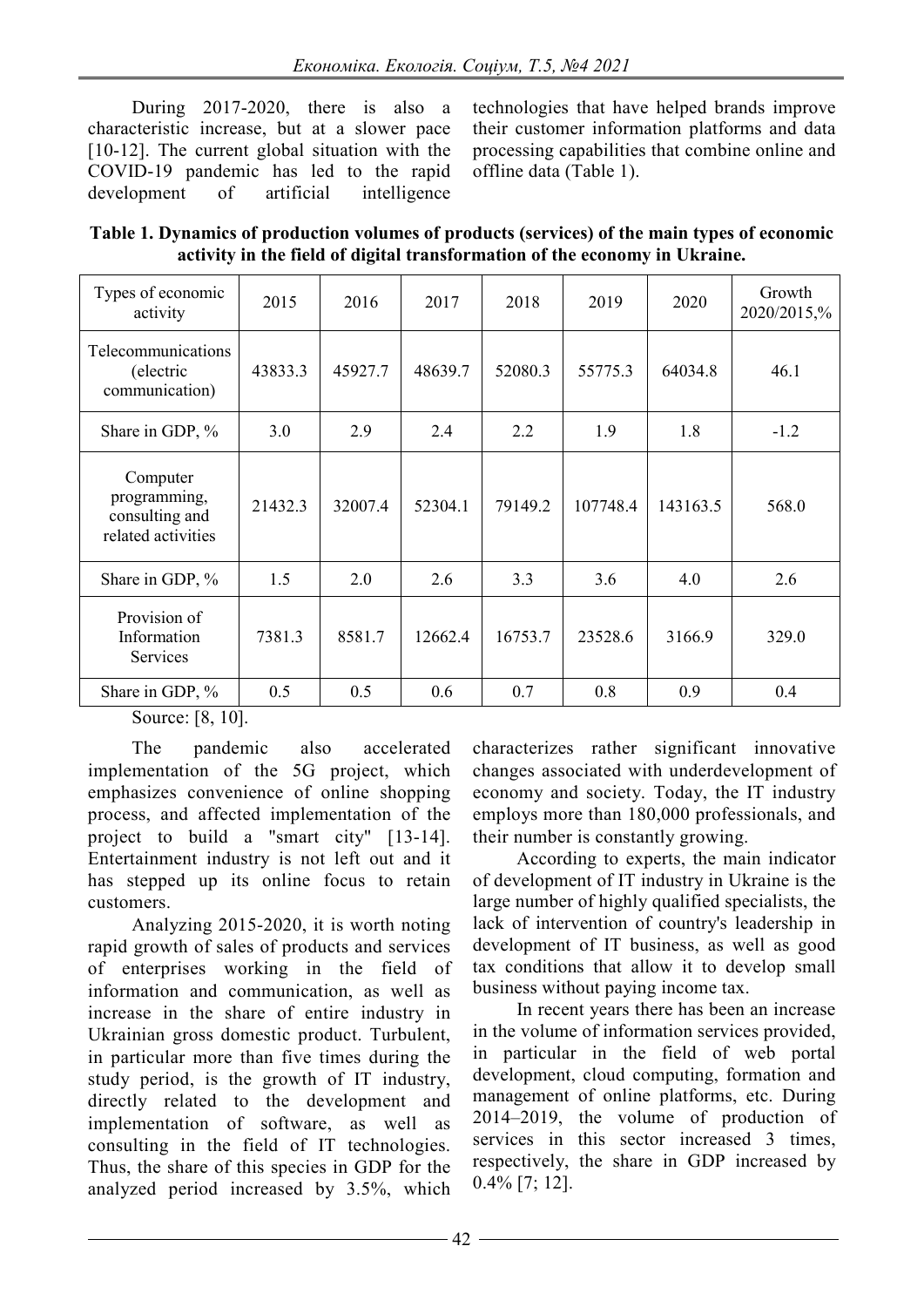As for the volume of production of products and services in the direction of telecommunications, it is slower  $(+ 46%)$  for the analyzed period and is based on higher rates of development of industry in 2010-2016, and as a result led to the so-called stabilization of domestic demand [7; 12]. The growth of value added is positive and is much faster than in terms of the volume of services, which confirms significant promising contribution of digital technologies to the development of national economy.

Therefore, during the study period, the volume of gross value added of telecommunication enterprises increased rapidly by 155%, and direct information services and sectors - by 518% [12]. Significant for the field of information and communications, in addition to the rapidly growing market, is considered to be a fairly high value of profitability compared to certain economic activities in Ukraine. Table 2 presents dynamics of financial results of digital enterprises in Ukraine [6-8].

| Table 2. Dynamics of financial results of information and telecommunication enterprises in |  |
|--------------------------------------------------------------------------------------------|--|
| Ukraine.                                                                                   |  |

| Areas of<br>digitalizing               | Telecommunications<br>(electric communication) |                                                          |                                             | Computer programming,<br>consulting and related<br>activities |                                                          |                                             | Provision of Information<br>Services           |                                                          |                                             |
|----------------------------------------|------------------------------------------------|----------------------------------------------------------|---------------------------------------------|---------------------------------------------------------------|----------------------------------------------------------|---------------------------------------------|------------------------------------------------|----------------------------------------------------------|---------------------------------------------|
| Years                                  | profit (loss) million UAH.<br>Financial result | Enterprises that made a profit,<br>% of the total number | Profitability of operating<br>activities, % | profit (loss) million UAH.<br>Financial result                | Enterprises that made a profit,<br>% of the total number | Profitability of operating<br>activities, % | profit (loss) million UAH.<br>Financial result | Enterprises that made a profit,<br>% of the total number | Profitability of operating<br>activities, % |
| 2012                                   | 6340.8                                         | 57.8                                                     | $\overline{4}$                              | 397.2                                                         | 57.2                                                     | 3.9                                         | 263.4                                          | 58                                                       | 2.2                                         |
| 2013                                   | 7581.0                                         | 61.2                                                     | 5.9                                         | 646.3                                                         | 65.9                                                     | 3.9                                         | 342.2                                          | 62.1                                                     | $\overline{4}$                              |
| 2014                                   | 9368.3                                         | 63.8                                                     | 5                                           | 754.1                                                         | 65.8                                                     | 4.3                                         | 368.6                                          | 60.2                                                     | 0.7                                         |
| 2015                                   | 8678.6                                         | 64.1                                                     | 3.9                                         | 1161.6                                                        | 67.3                                                     | 4.8                                         | 595.1                                          | 62.5                                                     | 5.5                                         |
| 2016                                   | 7991.0                                         | 64.1                                                     | $-4.1$                                      | 2120.2                                                        | 67.2                                                     | 7.2                                         | 489.7                                          | 63.2                                                     | 0.6                                         |
| 2017                                   | 7548.4                                         | 71.1                                                     | $\mathbf{1}$                                | 3128.8                                                        | 72.5                                                     | 1.8                                         | 670.0                                          | 69.6                                                     | 0.2                                         |
| 2018                                   | 7249.2                                         | 72                                                       | 7.4                                         | 3484.1                                                        | 70.5                                                     | 7.9                                         | 716.8                                          | 65.6                                                     | 2.8                                         |
| 2019                                   | 12327.7                                        | 73.4                                                     | 8.8                                         | 4224.6                                                        | 70.5                                                     | 7.7                                         | 1333.4                                         | 65                                                       | 5.7                                         |
| 2020                                   | 12908.6                                        | 76.3                                                     | 8.1                                         | 4899.9                                                        | 71.8                                                     | 7.7                                         | 1600.5                                         | 66.8                                                     | $\overline{4}$                              |
| Growth,<br>2012/2020,<br>$\frac{0}{0}$ | 103.6                                          | 18.5                                                     | 4.1                                         | 1133.7                                                        | 14.6                                                     | 3.8                                         | 507.7                                          | 8.8                                                      | 1.8                                         |

Source: [8; 10].

Thus, the IT industry is a highly profitable industry. It is worth noting that rapid growth of gross profit of enterprises, rather than sales of products indicates a high economic potential. Gross profit of IT enterprises, in particular computer

programming, consulting and related activities, for the period 2010-2018.

It has grown rapidly almost 11 times. As for the profit in the field of information services, during the analyzed period it increased 5 times, and in the field of telecommunications – about 2 times.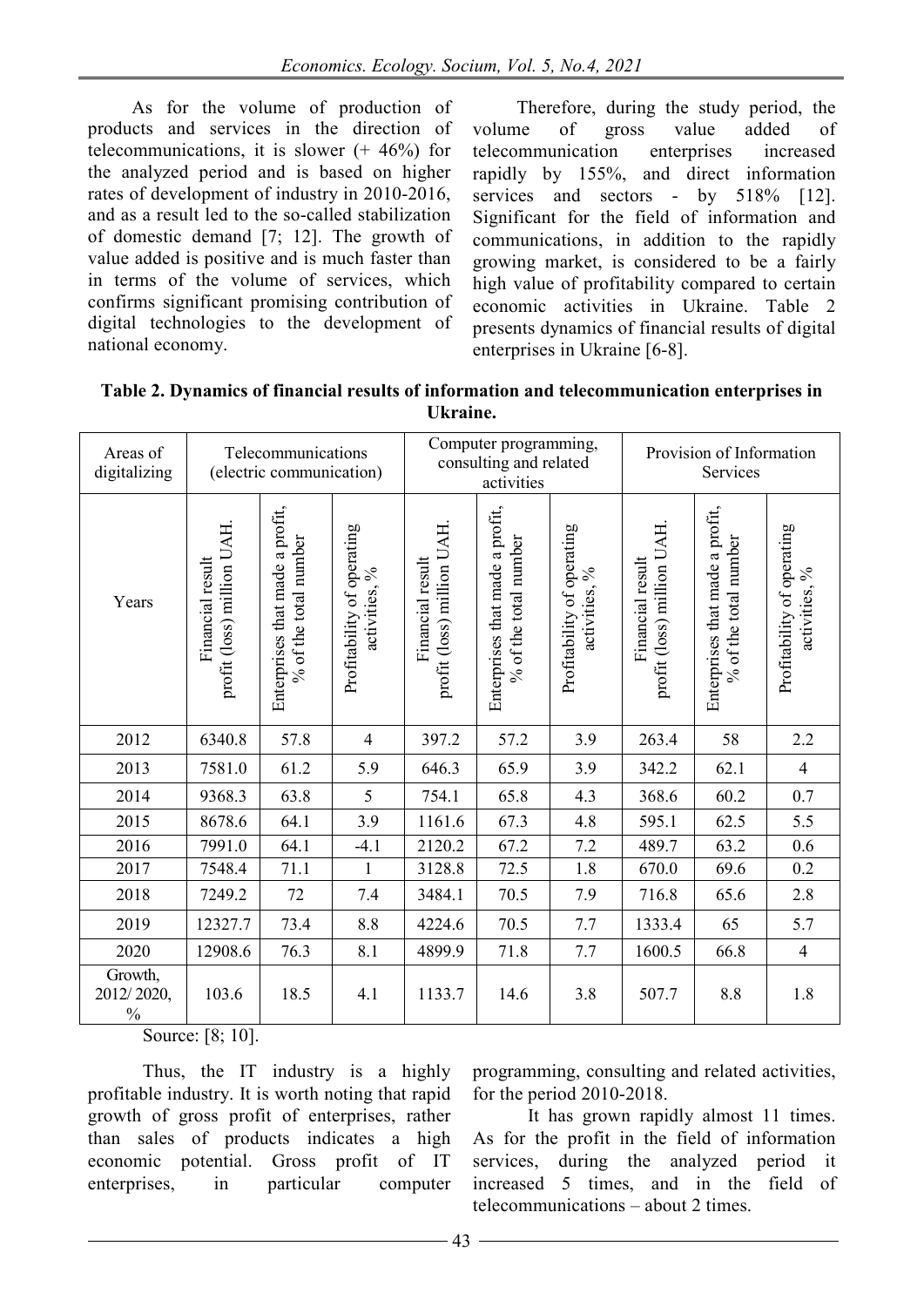Given the share of profitable enterprises in the industry on average, it is about 72%, and this is the highest average in the industry. At the same time, there is a tendency to increase the cost of profitability from operating activities, which is 4% over the past 8 years.

This trend indicates the presence of significant domestic economic potential for building the potential of enterprises in Ukraine, which in favourable conditions can create a basis for global economic growth of national economy, taking into account the increase in exports of IT services, as well as the multiplier of innovating transformations in any other industry of our country.

In modern conditions, the IT industry is becoming one of the most promising vectors of investment income. The trend of investment growth associated with broadband is almost 10%, and this affects the increase in average annual GDP from 0.6 to 0.7% [8; 11].

The volume of capital investments in the development of industry and telecommunications increased by almost 246% from 2010 and amounted UAH 29884.9 thousand at the end of 2018. The largest hypergrowth of capital investments in the industry took place in 2016 and 2019. Nevertheless, the share of gross capital investment in the economy during the study period increased by only 0.4%, except 2016, when their share was over 8.4%. If we talk about the volume of capital investments in the field of information and telecommunications, there is a decrease of almost 12% compared to the previous period, there is a tendency to reduce the share of gross investment by 0.1% in 2020 [10].

We should also consider the volume and share of capital investments according to the type of economic activity in the dynamics within 2011-2019. In the structure of industry's main components, 11.8% of investments in 2019 were directed to telecommunications (radio communications), 0.8% – to the computer modelling industry and

1.2% – to the development of information services.

This distribution was influenced by the level of capital intensity in production of services in these industries. Despite the decline in total capital investment in 2020 compared to the previous period, the volume of foreign investment in country's information and telecommunications tends to increase. Thus, at the end of 2020, the number of capital investments amounted to 2939.6 million US dollars, which is 8.2% of total foreign investment in Ukraine. A significant part of foreign investment is concentrated in the IT sector, respectively, due to the concentration of most IT companies in Ukraine and the fulfilment of foreign requests directly from outsourcing and export of services.

Thus, the export of IT services from our country has a high potential for formation and growth, despite the conditions of weak government support. It should be noted that exaggeration of requests for exports of telecommunications products creates a state of insufficient consumption of IT products in Ukraine. Thus, in 2019, the total volume of ICT services provided amounted to almost 1.560 billion dollars [12]. This is 6 times less than the Polish economy consumed during the same period.

The priority at the current stage of digitalization of socio-economic systems in Ukraine is "the removal of legislative, institutional, fiscal, tax barriers that hinder the development of the digital economy and formation of motivation for digitalization of society" [6].

Determining dependence of processes of digital transformation of economy in developed countries on GDP and the main current challenges of IT in Ukraine, experts of the initiative "Digital Agenda of Ukraine" [10] made a forecast of options for digital transformation of the national economy and society.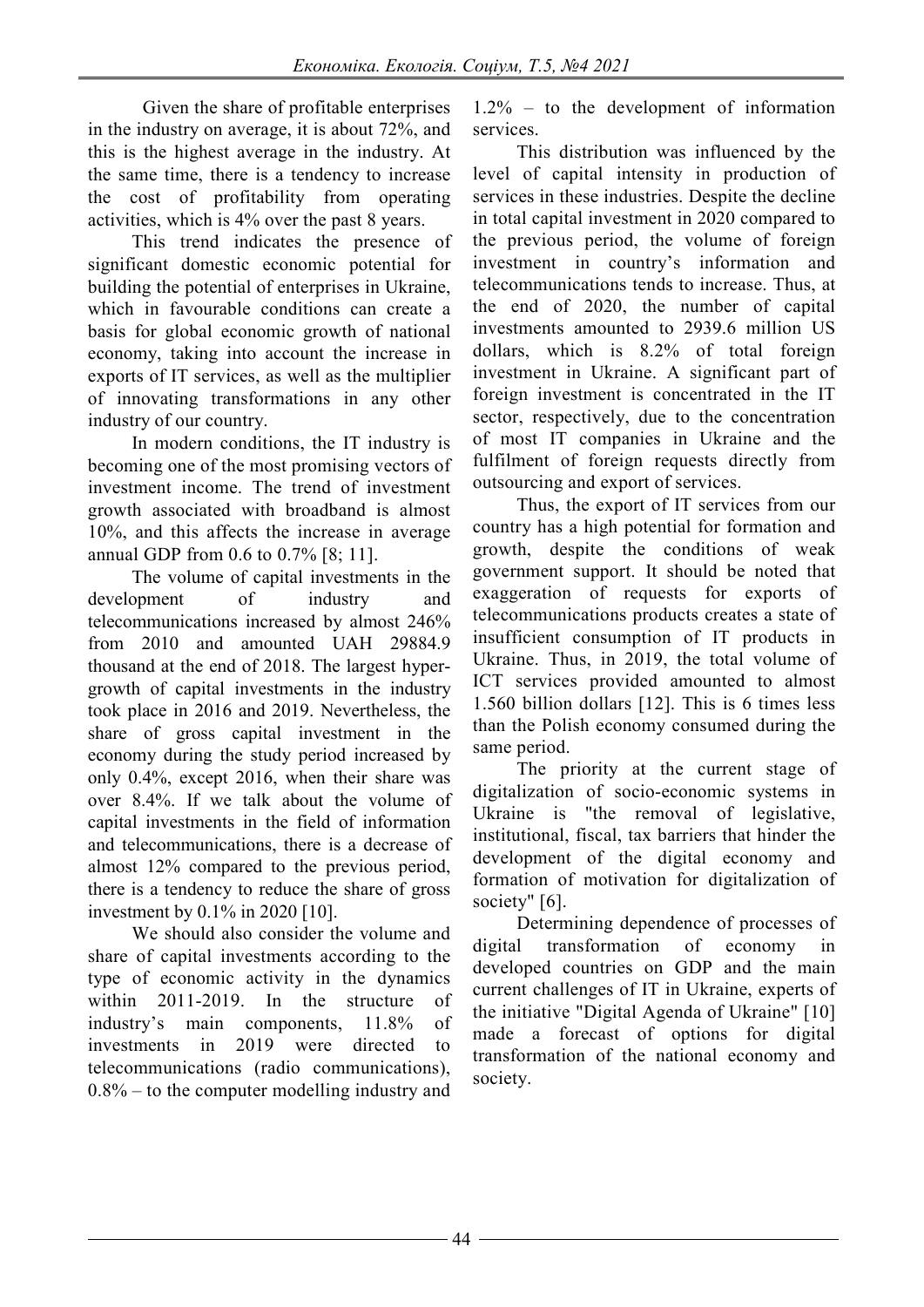

**Table 3. Forecast indicators of digital transformation of economy and society in Ukraine.**

Source: [6].

These forecasts are rather relative in nature and might be fulfilled by implementation into the targeted government policy focused on the field of digitalization and development of<br>powerful effective measures for its measures for its implementation in all areas of management and economic activity. In particular, the forecast was made in 2017, and only at the end of 2019 some of its values became closer to the forecast values of 2021 [11]. Thus, the domestic market using information systems in 2019 received a mark of more than 1.6 billion US dollars [8-9]. The share of digital economy sectors in Ukraine's GDP in 2018 is over 4% [10-12].

To what extent does the effect of digitalization depend on the value added created in each industry, on the impact of digital technologies at the macro level and the increase in gross value added in all areas of economic activity at the macro level.

Considering new form of statistical data collection used by the State Statistics Service of Ukraine in the framework of bringing statistical indicators in line with Regulation (EC) № 251/2009 of 11.03.2009, it is possible to: assess the main trends in its formation and development and their significant impact on the state of national economy, in particular GDP

growth. Subsequently, in compliance with the new form of grouping, statistics are provided for a set of economic activities that directly affect the level of digital economy [11], in particular:

1) Information and communication technologies in production, combining types of economic activity directly related to the production of information and communication equipment (manufacturing computers and peripherals, communication equipment, and other types of electronics like production components for these products).

2) Information and communication technologies in services, which distinguish between types of economic activities carried out through the provision of telecommunications services, software sales and launch services, configuration and maintenance of information and communication infrastructure, etc.

3) The information sector concerns services related to the usage of computer equipment, which summarizes activities of enterprises working with digital systems, in particular: development, modification, testing and technical support of software, planning and design of integrated computers, networks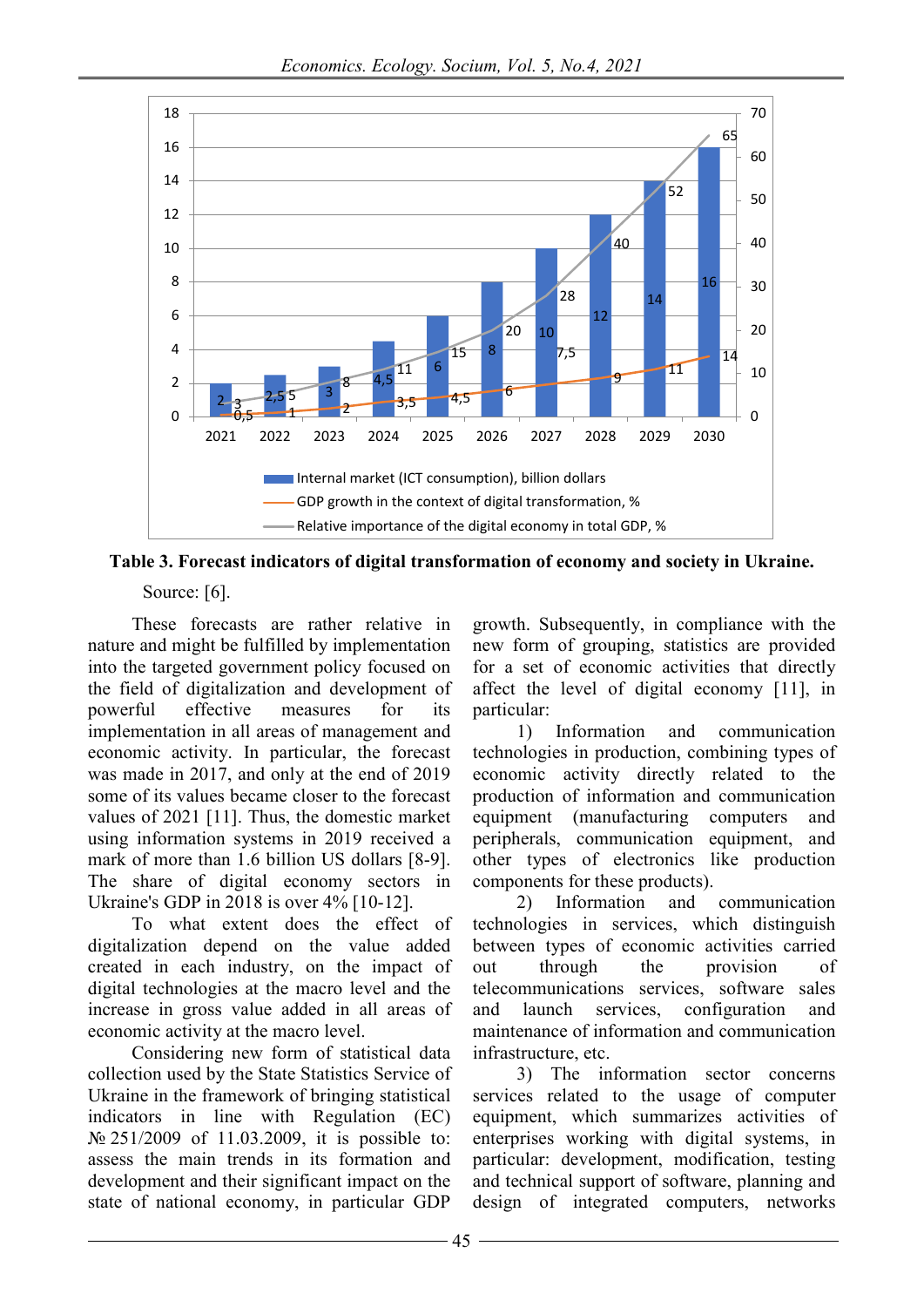combining equipment, software and communication technologies; manages and supports client computer systems and / or data processing and other professional activities in the field of information technology.

**Discussion.** Dynamics of development of main directions of digital economy in Ukraine in 2011-2019 shows dynamics of GDP in actual prices [12]. Thus, during the study period there is a very negative trend, which has a negative character of 56%, in terms of reducing the number of people employed in high-tech industries producing technologies and equipment used in digital economy and social processes, as well as a small increase in related products in the production sector of information and communication technologies and is 86% higher compared to other areas. Thus, it shows that in the context of growing trends in digital economy, our country is becoming increasingly dependent on imports of certain equipment or technology [15-16].

Significant growth is observed in the information sector, the direction of services related to using computer technology, during 2010-2018. Thus, during this time the number of employees in this sector increased by 31%, and the number of services provided increased by 818%, which is more than 8 times [14].

The calculations showed that in the context of current trends, the volume of production of IT services for the period from 2019 to 2024 will increase by 25%. In 2021, a certain "slump" of the market is expected, but in 2022 there will be a rapid growth of 11.4% [7; 12]. If the current dynamics continue, and the impact of external factors remains unchanged, the growth of information services using digitization processes by 2024 will be 25%, and from 2023 it will significantly affect GDP growth. This is due to the intensification of informatization mechanisms in all areas of production, management, market and social activities, an important component of which is the formation of e-marketing and commerce [17-20].

**Conclusion.** Thus, the analysis showed that despite a fairly large scientific base and labour potential of Ukraine, it has a significant gap with the vast majority of developed countries in terms of industrial production, IT and equipment, which is completely dependent on imports in this area. The formation and longterm development of this sector has great prospects for activating the mechanisms of digitalization in all spheres of economy and society, creating promising jobs and increasing GDP.